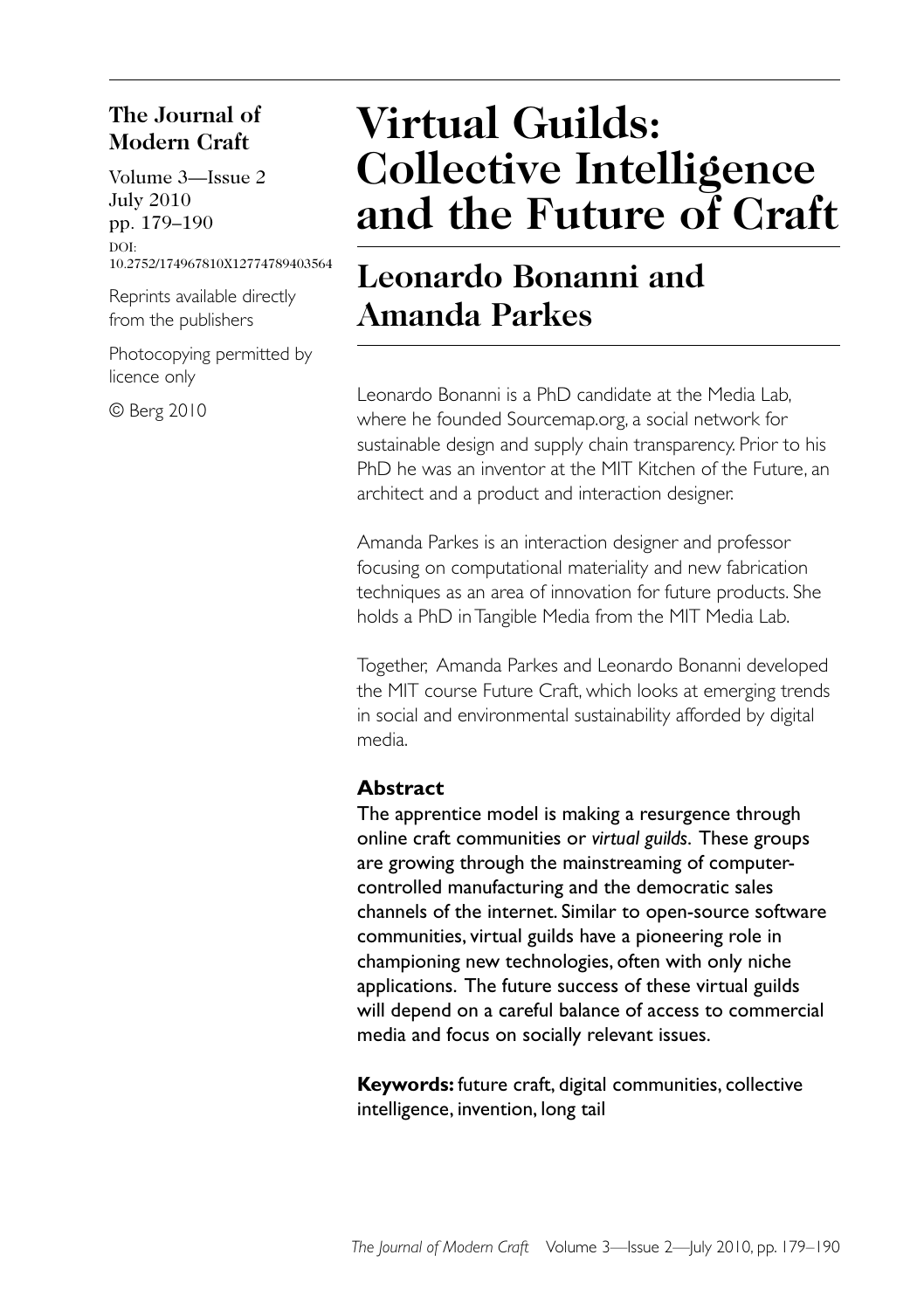#### **Introduction**

In his recent book The Craftsman, Richard Sennett presents the nature of craftsmanship as a basic and enduring human impulse—the desire to do a job well for its own sake.<sup>1</sup> Craft, he argues, encompasses a much broader context than skilled labor and promotes an objective standard of excellence in which craftspeople are shapers of culture, policy, and technology. The nature of craft is transdisciplinary; it is rooted in emerging materials, technological processes and cultural phenomena, and it is uniquely positioned to reflect new social values. Craft is not just the way we make objects. It is integral to rethinking the kinds of objects we make.

A future craft is being defined by digital media, which affords new tools and materials as well as the communication channels to join new communities. Over a decade ago now, Malcolm McCullough explored the computer as a tool affording all the interpretation and subtlety of physical craft: digital media can combine the skills of machines and humans (mental and physical) to provide a structured system of transformations capable of resulting in crafted objects.<sup>2</sup> And the fluid nature of digital communities allows craft to evolve into a form which is decentralized and distributed, supporting quality through the heterogeneous approach of collective intelligence.

Craft is a social activity, shaped by communal resources and motivations. The collective approach of craft communitiesor guilds-is characterized by the masterapprentice model, where practitioners devote significant time passing on their skills to the next generation. The open source software movement embodies

the communal and highly skilled practices of craft guilds, but without the traditional economic function of those organizations (which were closed societies charged with safeguarding competitive advantage). Until recently, skilled handicraft relied on hands-on teaching and access to local resources. The very meanings of the terms "craft" and "guild" have shifted with the growing popularity of multiplayer computer games, where they refer to a collective task-oriented approach coordinated through the internet.<sup>3</sup> But mass media and the internet also make it possible to transmit real, physical skills and resources to distributed individuals, enabling entirely new kinds of digital craft communities. Unlike their locally instantiated counterparts, these virtual guilds rely on open access to specialized knowledge and technology, where they can contribute to knowledge that tends to lie outside the boundaries of established domains.

The success of open-source software projects suggests a model by which dispersed, collective innovation might become possible in other domains. Shared resources maintained by a socially motivated community form the backbone of these largely non-commercial efforts. Digital channels of communication can extend this free exchange of information to the domain of craft, so that specialized designs and processes can be shared among a wide audience. Online distribution provides access to otherwise unavailable materials and tools and offers a market for craft products.

Several successful virtual guilds exist today, and they are contributing important inventions, often to neglected markets. These communities of skilled practitioners are characterized by their marginal nature,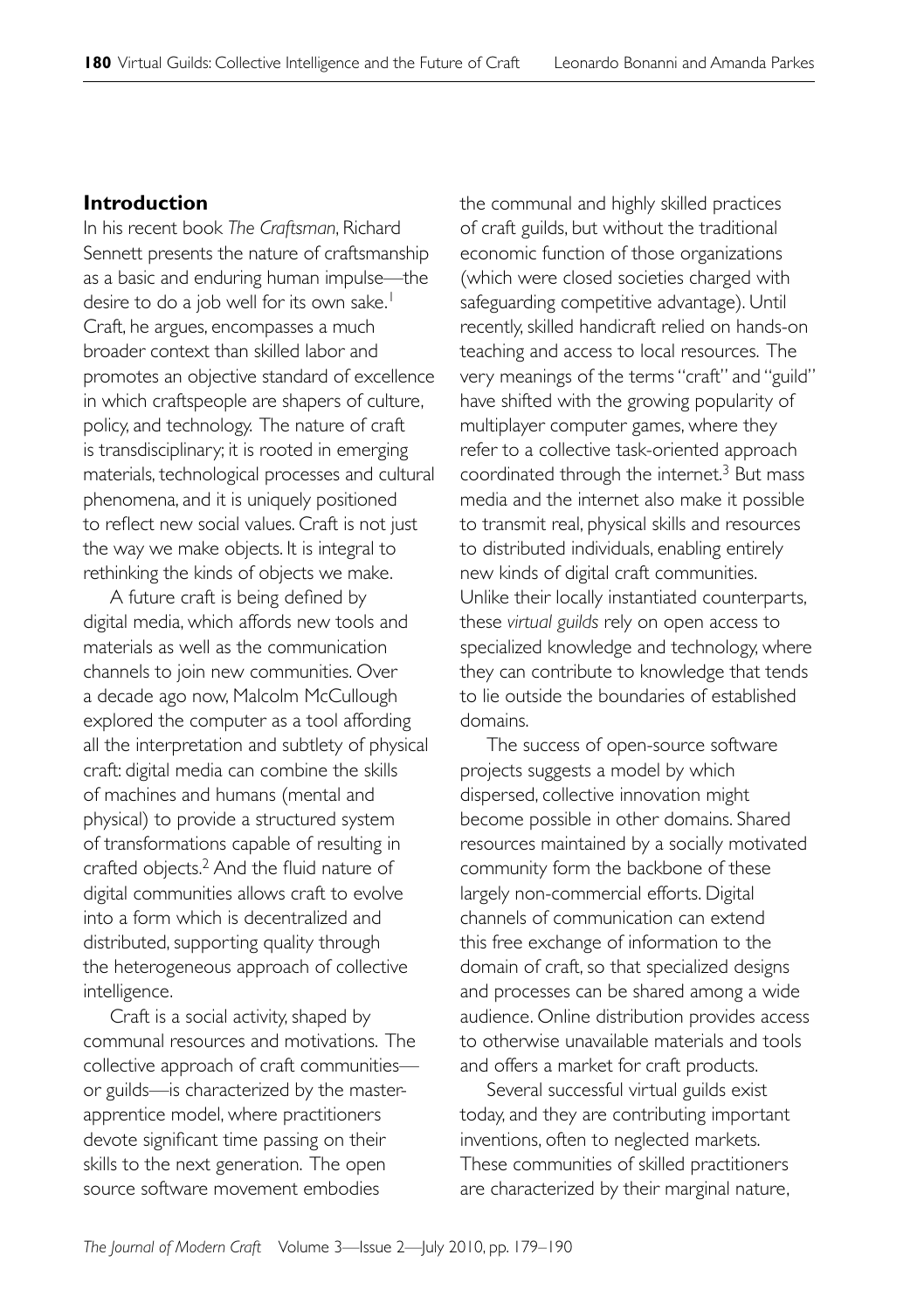where the free and open exchange of ideas is carried forward for collective benefit. At the same time, the very popularity of virtual guilds, and the commercial success of their innovations, endanger the free exchange of information on which they are built. The development and survival of collective craft communities is important to under-served groups and for technological advancement, so it is essential that more practitioners engage in collective action. The new generation of digital design and fabrication tools lays the groundwork for larger numbers of skilled craftspeople to collectively expand on their respective practices.

#### **Collective Invention**

Digital media is fostering a rise in software applications able to leverage collective intelligence: the aggregate knowledge of a diverse community of experts. Communities of software developers are able to share programming expertise and produce new software, operating systems, and programming languages. Writers and journalists can form ad-hoc encyclopedias and news outlets. The convergence of experts enables them to collaborate outside their professions, where they are free to push technical and commercial boundaries. Open and distributed innovation can help to define nascent domains-especially those where commercial benefit is unclear-and plot the paths of technological development.

In a number of well-known instances, a collective approach has fostered inventions that have been influential to the progress of technology. These "collective inventions" were enabled by the open transfer of technical knowledge.<sup>4</sup> One example is the building of the first steel furnaces in the US before there was a clear understanding of the science behind the process. Each furnace was an experiment in itself-a prototypeand proud hearth owners showed off their unique designs to visitors. Scholars were gradually able to deduce which designs worked best and publish their findings in books and journals. Improved furnace plans were made available to all of the hearth owners, and the nascent field rapidly expanded.<sup>5</sup>

Conversely, a protectionist approach risks delaying innovation and keeping potential communities of contributors from forming. When James Watt introduced his version of the steam engine, he made it so expensive to license that many small businesses could not afford it. Independent mine owners in the South of England needed pumps to draw water out of their mines, so they built illegal copies of Watt's relatively inefficient design. Only decades later when the patent expired were the copycats able to share their designs with each other through a widely circulated publication, Lean's Engine Reporter. The combined efforts of these lone tinkerers resulted in a vast improvement in the overall efficiency of steam engines, paving the way for modern engine designs.<sup>6</sup>

In both cases, a dispersed group of practitioners made some effort to share their craft to elevate the state of the art of an entire industry, despite the fact that the community of innovators was small (numbering in the dozens or hundreds) and restricted to a geographic region. The technical diagrams that were shared within these communities only served a knowledge transfer role, but the practitioners were already quite skilled-probably trained through traditional means. The transfer of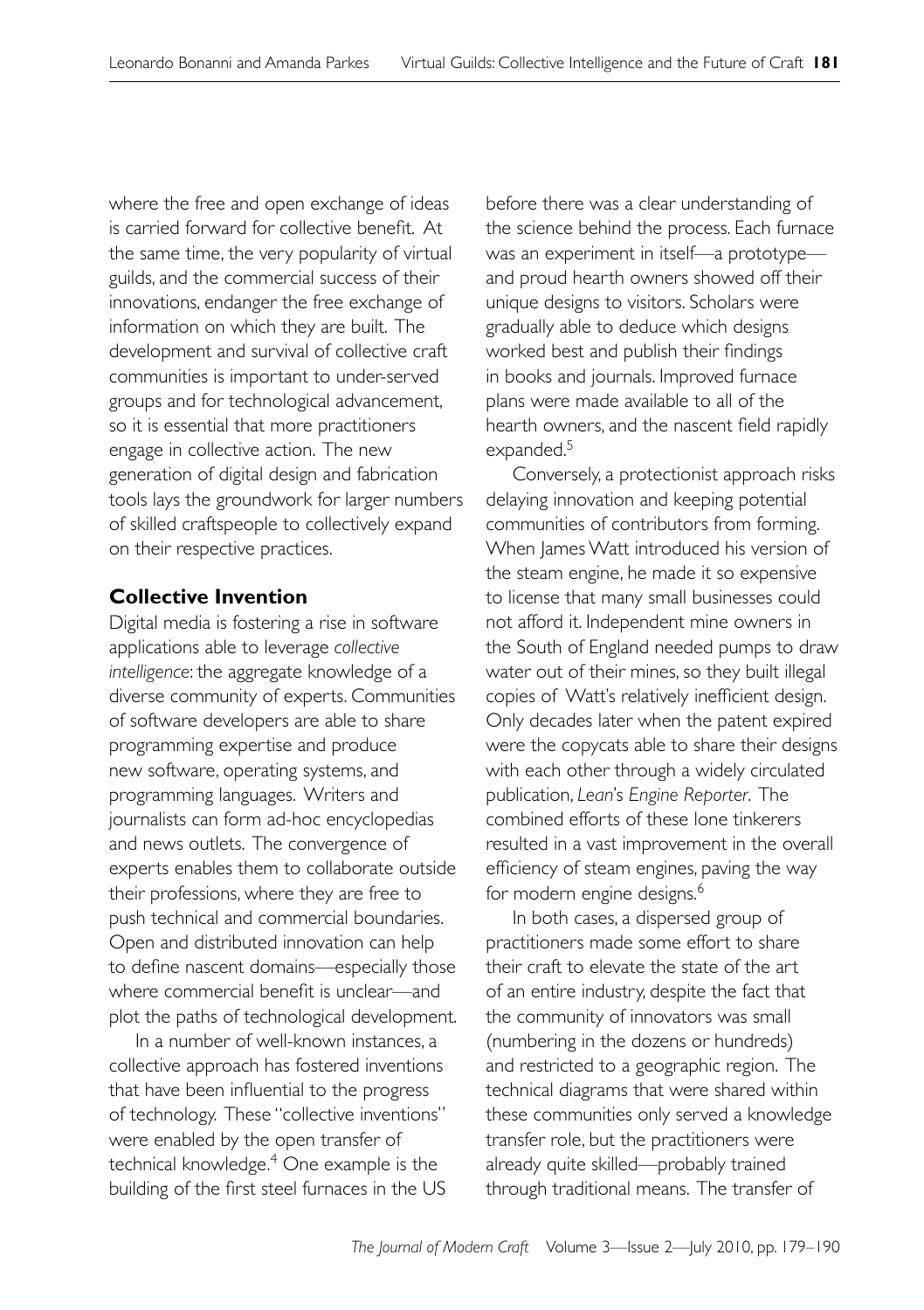technical knowledge—especially practical know-how-is notoriously difficult and expensive, requiring hands-on training over years.<sup>7</sup> Digital channels of communication, on the other hand, make it possible for vastly more diverse and distributed communities to work together and advance knowledge collectively.

In the most successful recent episode of collective invention, tens of thousands of computer programmers around the world collaborated through the internet to develop the Linux operating system-a software backbone of nearly every commercial computer server and millions of PCs. Open source software design is facilitated by the fact that the tools with which software is used are the same tools used to make it; every computer user is a potential programmer. The internet provides a communication channel whereby many thousands of developers can directly collaborate on a project, and in addition maintain a shared set of resources essential to the health of the community itself. Teaching websites, discussion forums, and copious comments written into the code, while not essential to the production of the software, serve to transfer knowledge between programmers. These resourcesand the open-source development process-have proven invaluable to the software industry, which relies on the software, documentation, and collaborative processes of the open-source movement for development, innovation and as a marketing tool. In exchange, major software companies regularly donate time to various open-source efforts.

As Sennett points out, the development process of open-source software is more

akin to a medieval workshop than a hightechnology enterprise. Participants engage in a type of "technological craftsmanship" where the quality of the work can be its own reward. The collaborative process of developing open-source software structures communities with their own social order and benefits. Far from the closed nature of traditional craft guilds, these communities are inclusive of nearly anyone wanting to contribute-not only programmers, but also artists, writers, lawyers, etc. Aside from a small group of experts that direct long-term progress, open source software development gathers an ad-hoc community of contributors who are independently motivated to work on one of the many possible applications relevant to them.

Computers have traditionally lent themselves to text-based work (like programming and writing), but only recently did it become possible to share physical designs and expertise online. Digital media is generating virtual guilds of craftspeople through the proliferation of design-centered social networks, the growing ubiquity of digital design tools, and the "long tail" of internet-based distribution. Social networks act as channels for sharing design and fabrication knowledge in a movement known as "Open Design." Digital design and fabrication support the sharing and manufacture of increasingly complex designs. Even on-line retailers provide access to specialized tools and materials while fostering a market for craft goods. These enabling technologies are giving way to structured communities of experts who-like the open source community-are invested in the craft and in the sustainability of the guilds themselves.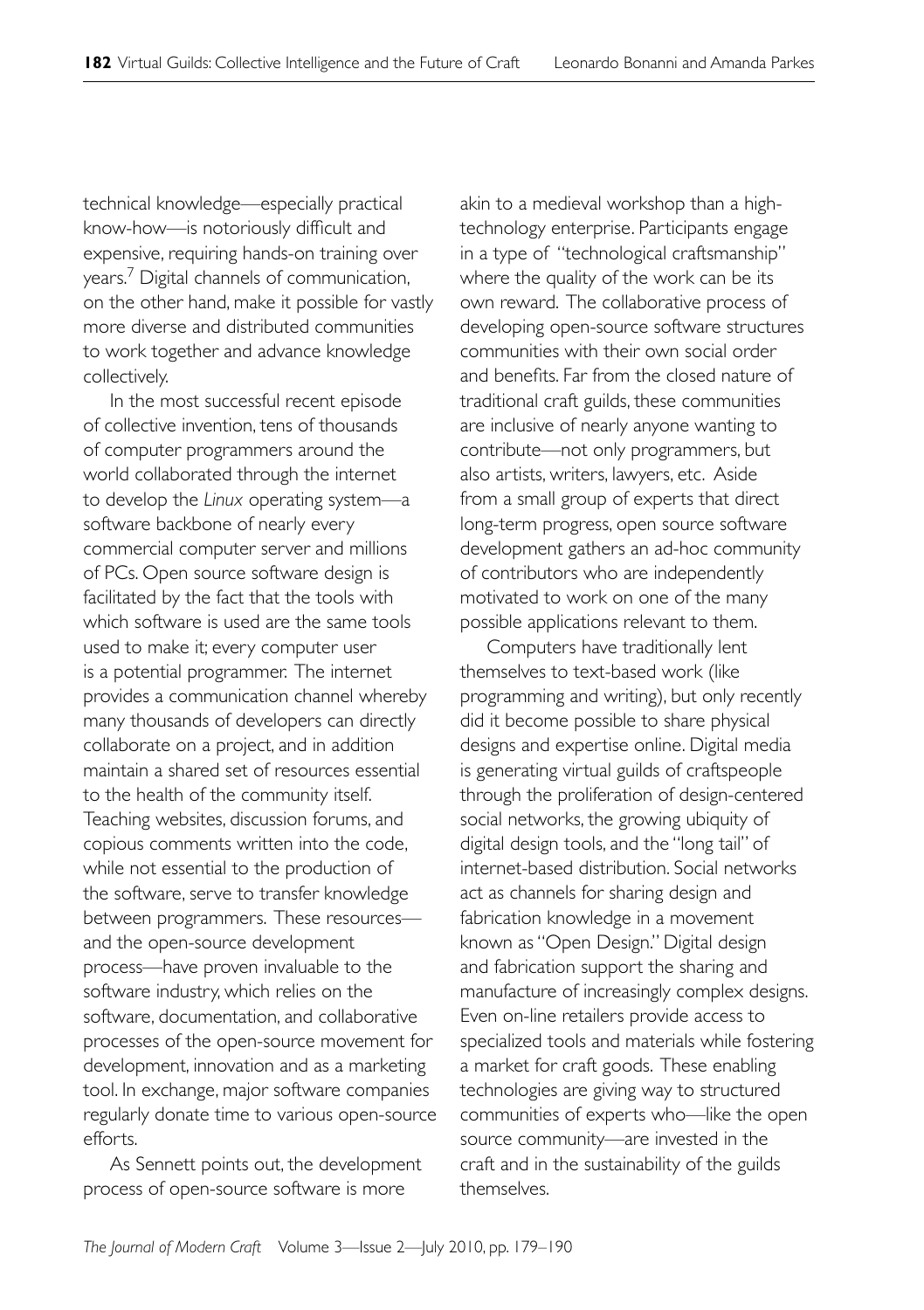# **Open Design**

Open Design has grown around the sharing of design documentation amongst social networks of designers and manufacturers. Similar to communities of open source software developers, the Open Design community relies on shared resources that offer instructions, foster discussions and provide access to shared physical resources. Social networks such as the Instructables website<sup>8</sup> provide a rich social forum for sharing physical know-how through stepby-step instructions. Anyone can contribute a sequence of drawings, photographs, and videos to make an "instructable" to be shared with the entire on-line community. The community's active members (who number in the hundreds of thousands) promote and refine contributions, or simply leave encouraging comments. While the site is directed at amateurs, it represents a significant leap in the tools available to teach hands-on processes, and demonstrates the importance of an altruistic user base to motivate continued use.

Online social networks favor an intermediate approach to technology in order to attract participation from outside expert domains. A number of the most popular inventions posted to the Instructables website have been manufactured in small quantities as "toolkits," or assembly-required circuits that can be completed with limited knowledge. This intermediate approach makes it possible for people to join the community from other professions and contribute to collective invention.

Open Design also occurs within the traditional designer-centered model of production, where the inventor retains

authorship while making design documents available to the public. Varying degrees of transparency and openness are defined by the Creative Commons licensing system.<sup>9</sup> This alternative to traditional copyright allows authors to specify whether their designs can be copied, modified, or used for commercial purposes. Designer Ronen Kadushin, for example, makes available a series of planar furniture designs through plans that are free to download and manufacture with widely available rapid prototyping machines.<sup>10</sup> This open sharing of design information is not completely altruistic, as many designers gain professional notoriety through their exposure on-line.

Computer-Aided Design (CAD) has long been a standard tool of professional practice, but only recently has it become possible to share three-dimensional designs through powerful computer networks and freely available tools. A number of centralized efforts, including the free Sketchup modeling software and the accompanying online library of digital models, make it possible for anyone to contribute and make use of threedimensional models. The standards of twoand three-dimensional design are converging, so that it is becoming far easier to make sense of design documents. Digital fabrication machines are becoming ubiquitous and standardized, and a shared CAD drawing can be translated into physical form almost as easily as printing a text document. These technical improvements do not yet allow distributed communities of designers and manufacturers to collaborate as seamlessly as computer programmers, but given the growing adoption of Computer-Aided Design and Manufacturing (CAD/CAM), it is only a matter of time before they can.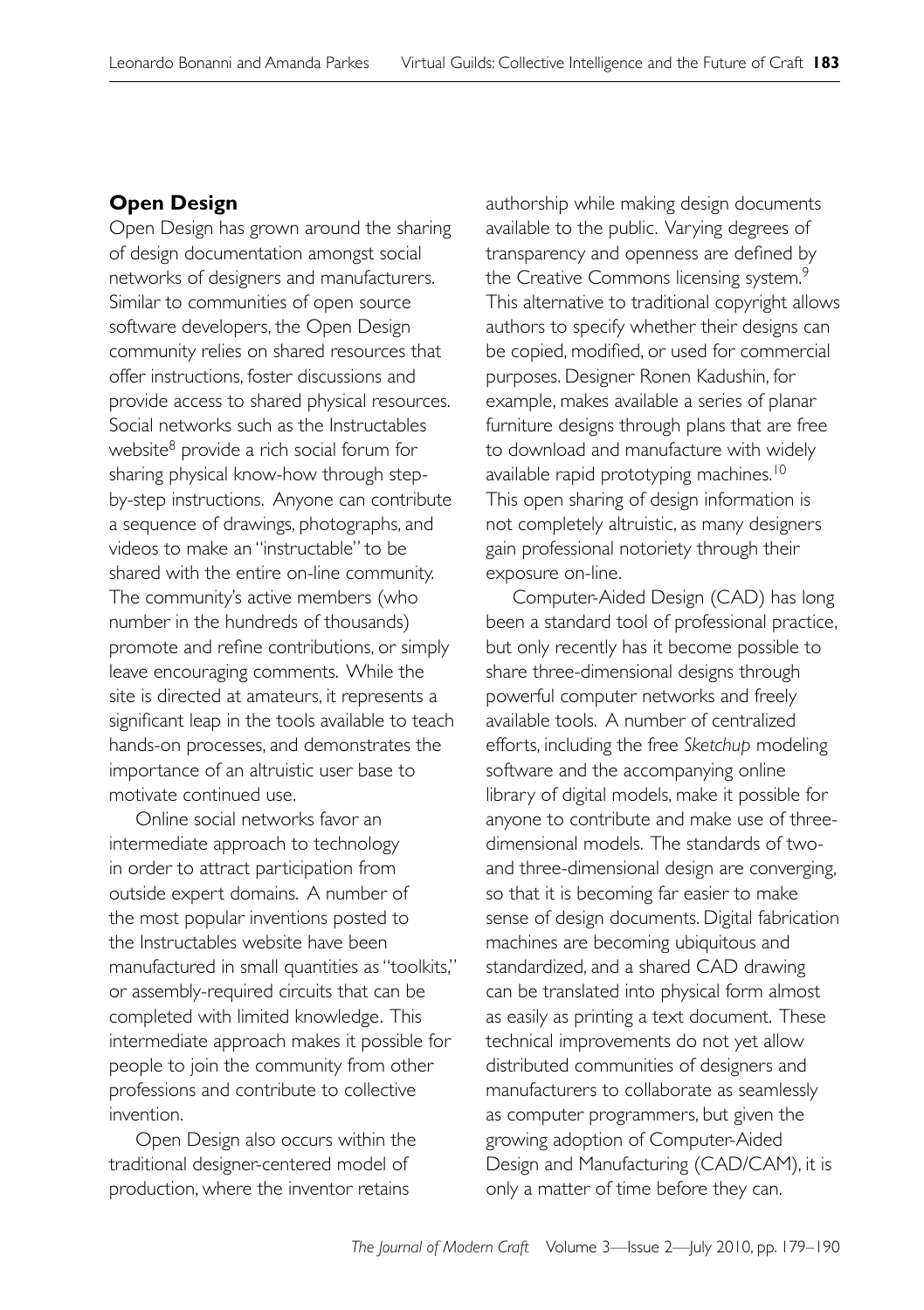# Long Tail

Open-source software development, like the distributed design of the steam engine, relies on the widespread availability of tools and materials. A phenomenon called the "long tail" of digital distribution is broadening access to hard-to-find items, creating both a supply and demand for specialized crafts. Physical markets benefit most by selling a few blockbuster products in very large quantities, an ideal way to limit inventory and maximize distribution. Digital marketplaces, on the other hand, can sell any number of individual items from multiple, widely distributed warehouses. As a result, on-line shopping gateways can make a profit from selling obscure items that would never make it to a store shelf. This works both to supply craftspeople with hard-to-find materials and tools, and to create a market for their unique products. Specialized websites offer industrial materials to individual consumers. and auction sites provide access to historical or discontinued equipment. These same sites, in tandem with niche online shopping portals, make it possible for anyone to sell their own products with minimal overhead. The well-known site Etsy, for example, caters to craftspeople by making it very easy to create an online store and allowing shoppers to browse products by color and location (Figure 1).

Craftspeople that engage in online communities are able to market their ideas and designs at almost no cost. Successful online identities are akin to the roles developers play in an open-source software project. Individuals can become (relatively) famous by contributing to shared resources, by making their work available for use by

others, and by providing helpful comments in open design communities. The creation of a Virtual Guild relies on a combination of these individual skills and a collective effort toward a common goal.

Despite the wide range of tools available to support collective intelligence in a variety of domains, successful communities are very rare, their success relying on the motivations of participants and the status of the craft. In the following case studies, we identify two successful communities of collective craftspeople working on a common goal that falls outside the traditional boundaries of commerce. The Open Prosthetics Project seeks an alternative to the medical industry for providing effective and accessible prosthetics. The Wearables community is an academic pursuit of alternatives to the traditional conception of hardware. Both are successful efforts at defining a craft community outside traditional boundaries; exploring how they work reveals some of the conditions for virtual guilds to flourish.



Fig I The Etsy online store.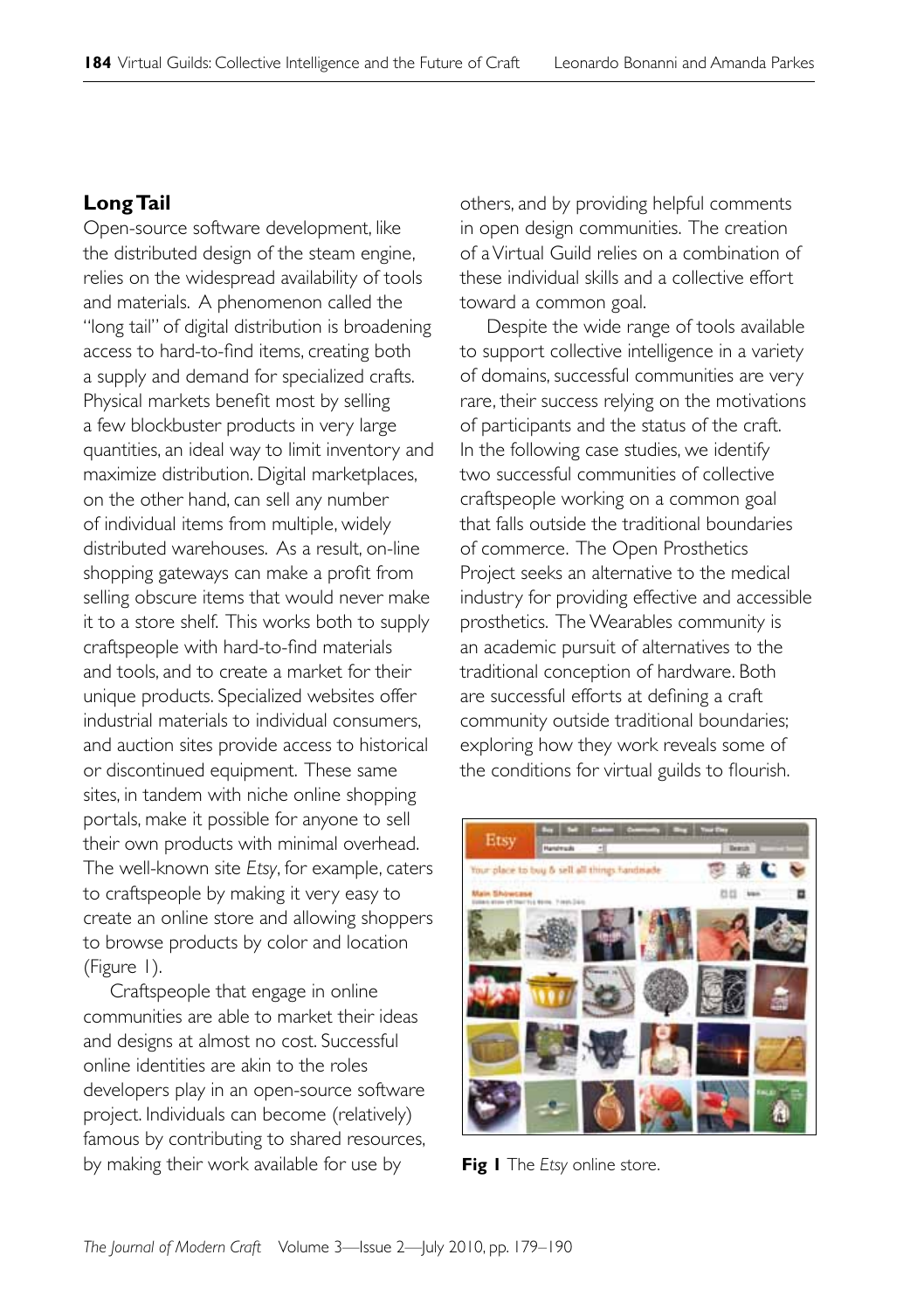# **Open Prosthetics Project**

Prosthetics are expensive to research and develop, resulting in a very limited number of available designs. The Open Prosthetics Project (OPP) uses an on-line social network to share design ideas and solutions for more reliable, more tailored prosthetics than those being produced by the medical industry. The project hosts a "wiki" or collaboratively edited document which contains ideas for new prosthetics and improvements to existing ones. Designers can post ideas and problems, as well as uploading CAD files produced using the free software program Alibre. The project succeeds in providing ideas for altogether new prosthetics as well as improving on classic designs.

Building on the shortcomings of the prosthetics industry gave the OPP is initial legitimacy. The Trautman Hook, a simple and robust design for a body-powered hand prosthetic, was in continuous use from the 1920s until the recent closure of the company (Figure 2).

Faced with no other supplier and a number of lingering design problems, OPP engineers collaborated to produce an



Fig 2 The original Trautman hook.



Fig 3 The OPP version of the Trautman hook; note the reinforced cable stay for strength and the recessed screw holes to prevent binding.

improved hand prosthetic which would not bind or break as frequently as its predecessor. The revised Trautman Hook is freely available as a three-dimensional model: it can be downloaded and fed to a computercontrolled mill or other rapid prototyping machine (Figure 3).

The virtual guild devoted to open prosthetics includes engineers that traditionally work outside the medical industry—designers who can bring a fresh point of view to the process. They include personally motivated contributors who are generating ideas that they can use for themselves or their loved ones. One endearing example is a fishing pole arm developed by a father for his son, who has one arm amputated below the elbow (Figure 4).

Engineer Robert Haag fitted a toy fishing rod to an existing lower arm prosthetic so that his son could cast a line, using the same prosthetic attachment he would use to open and close a hand hook. While most prosthetics are designed with purely functional considerations, this hybrid prosthetic/toy makes it clear that there is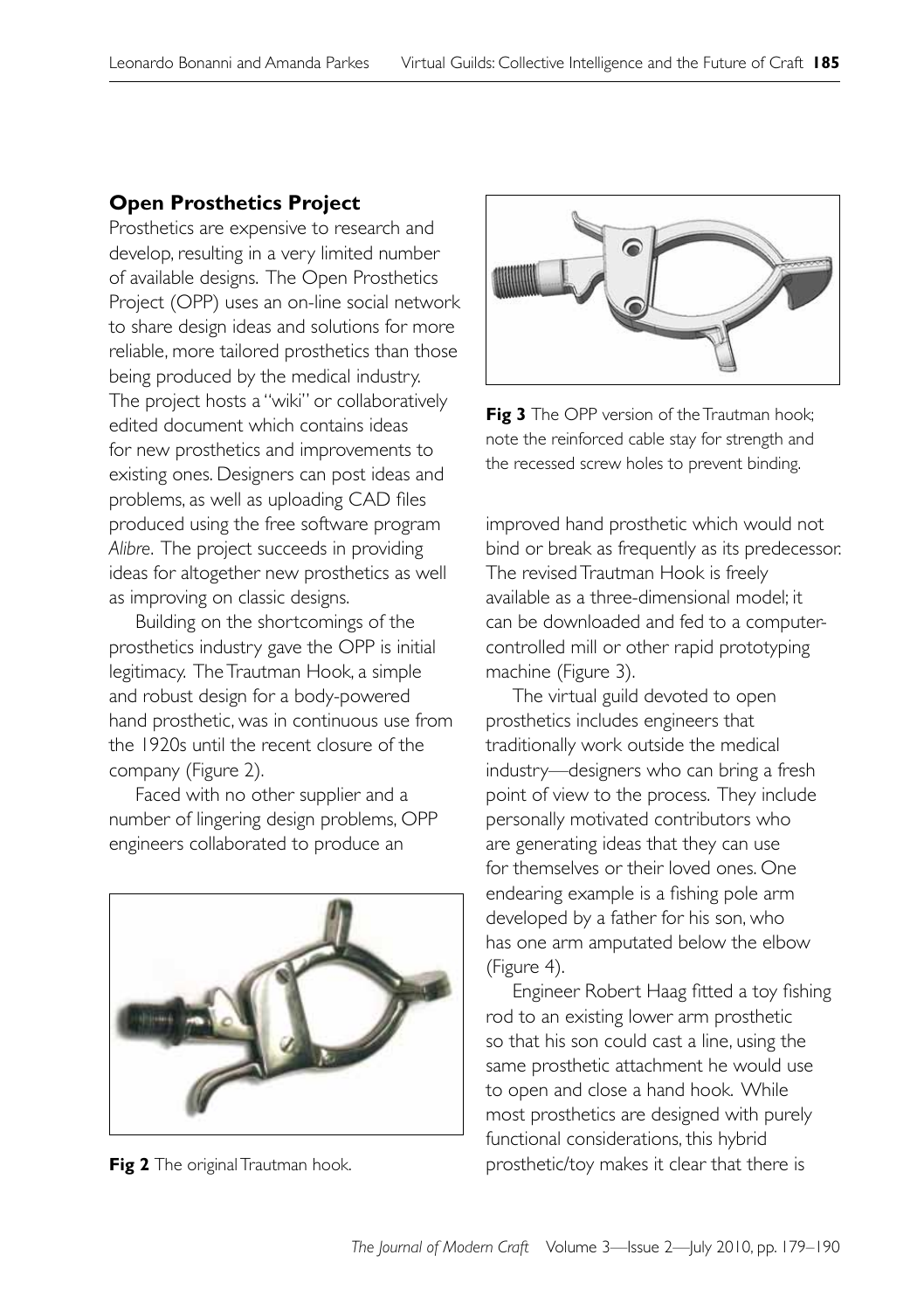

#### Fig 4 The prosthetic fishing pole on openprosthetics.org.

ample room to develop medical devices with expressive and entertaining applications.

The persistence of the Open Prosthetics Project can be explained by their motto: "Prosthetics Shouldn't Cost an Arm and a Leg." The project is motivated by a desire to make medical devices widely available, at a lower cost, and with fewer intellectual property restrictions than competing products. This goal is analogous to that of many open source developers, who believe that information must be freely available (Williams 2002). Similarly to open source software, many of the contributors to the OPP are only working part-time on the project, being employed as professional engineers the rest of the time. The social motivation that underpins the project gives it its legitimacy and enduring importance.

## **The Wearables Community**

A virtual guild is an alliance of craftspeople operating at the margins of industry and craft. This is the case with the Wearables community, a group of fashion, art, and engineering professionals working to develop technologically integrated textiles and clothing. A widespread group of academics, entrepreneurs and professionals, the community is only able to come together through the internet and in person at occasional art exhibits or runway shows. Projects range from wearable devices for generating electricity to clothing that displays information and a bevy of functional, expressive, and artistic designs. Wearables are at the cutting edge of research in the scientific and material science domains. where the restrictions of intellectual property are traditionally very strong. Yet many of the most active participants in the community have emerged from the fashion and art worlds, areas steeped in open and collective traditions. A principal motivation of the Wearables community is to merge traditional crafts with scientific processes while bridging these communities, which are extremely disparate in terms of gender, age and socio-economic circumstances.

Wearables is an intersection of experts with advanced sewing and electronics skills and the desire to pioneer a novel domain. They are able to do so because of a distributed set of resources for sharing complex technical information, hands-on skills, specialized tools, and new materials. Unlike open source software or the OPP, the artists, engineers, and academics of the Wearables community generally retain authorship of their contributions. At the same time, the domain is so marginal that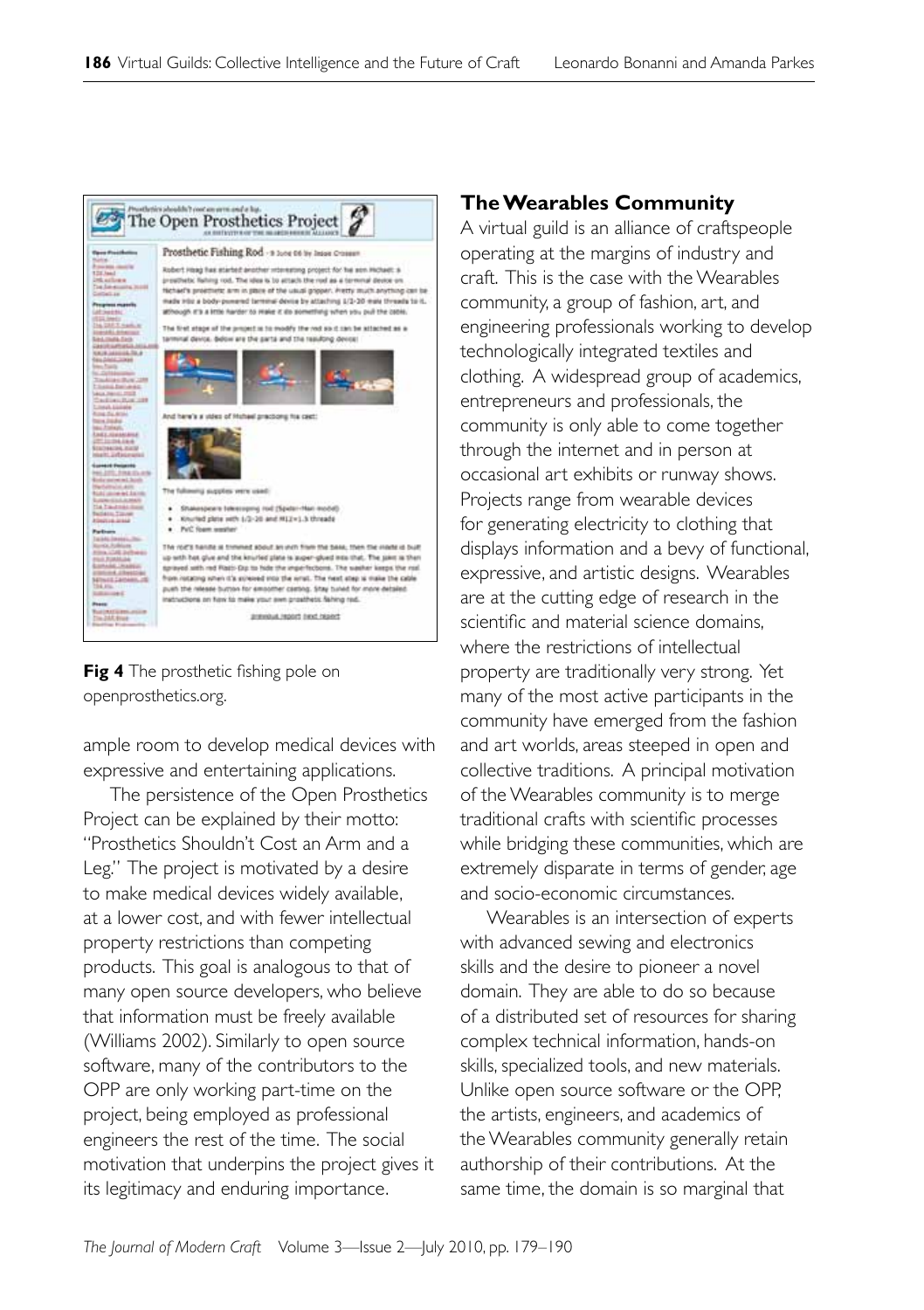it could not exist without its members sharing their individual contributions. Several different models for sharing information are emerging. Blogs written by a small number of authors (who often double as curators and historians) serve to maintain a current list of research projects, exhibitions, publications, and events. Personal websites that act as design portfolios are useful to spread the techniques and products of individual contributors. Despite their one-way nature, these websites are the primary channel for initiating personal communication between members and precipitating introductions for events and conferences in the real world.

While the Wearables community is small. it draws considerable publicity due to its unique combination of glamorous fashion and cutting-edge technology. It is poised to enter the public consciousness as more high-end "couture," sportswear and military gear incorporates sophisticated technology. Because of the growing public interest and the highly specialized nature of the craft, Wearables has evolved a secondary approach to information sharing and outside engagement. Several leaders within the space have developed specialized "toolkits" to lower the barrier of entry and engage potential contributors as hobbyists. These kits of parts offer an intermediary approach between the open source information of online tutorials and the commercial nature of a product. They also make it possible to attract underrepresented groups to the technological domain through craft, especially young women and practitioners of traditional handicraft.

Toolkits are derived from an approach popularized by Instructables communities as a way to attract members from outside technical specialties. In the Wearables community, these toolkits are often designed for people who are familiar with either the craft of sewing or electronics fabrication, but not both. They include a number of design features aimed at combining the two, both formally and functionally. The Modules by Studio 5050 (the name stands for 50 percent art and 50 percent technology) are circuit boards complete with holes for stitching them into fabric, and snaps that allow delicate electronics to be removed for washing (Figure 5).

Applications include clothing that plays music or shows the temperature on a tiny numeric display. The Lilypad Arduino, a toolkit developed by MIT Professor Leah Buechley, is a circuit board with a floral pattern and button-shaped components (Figure 6).

Its design is intentionally gendered, meant to attract young women to the engineering



Fig 5 "Modules" by Studio 5050.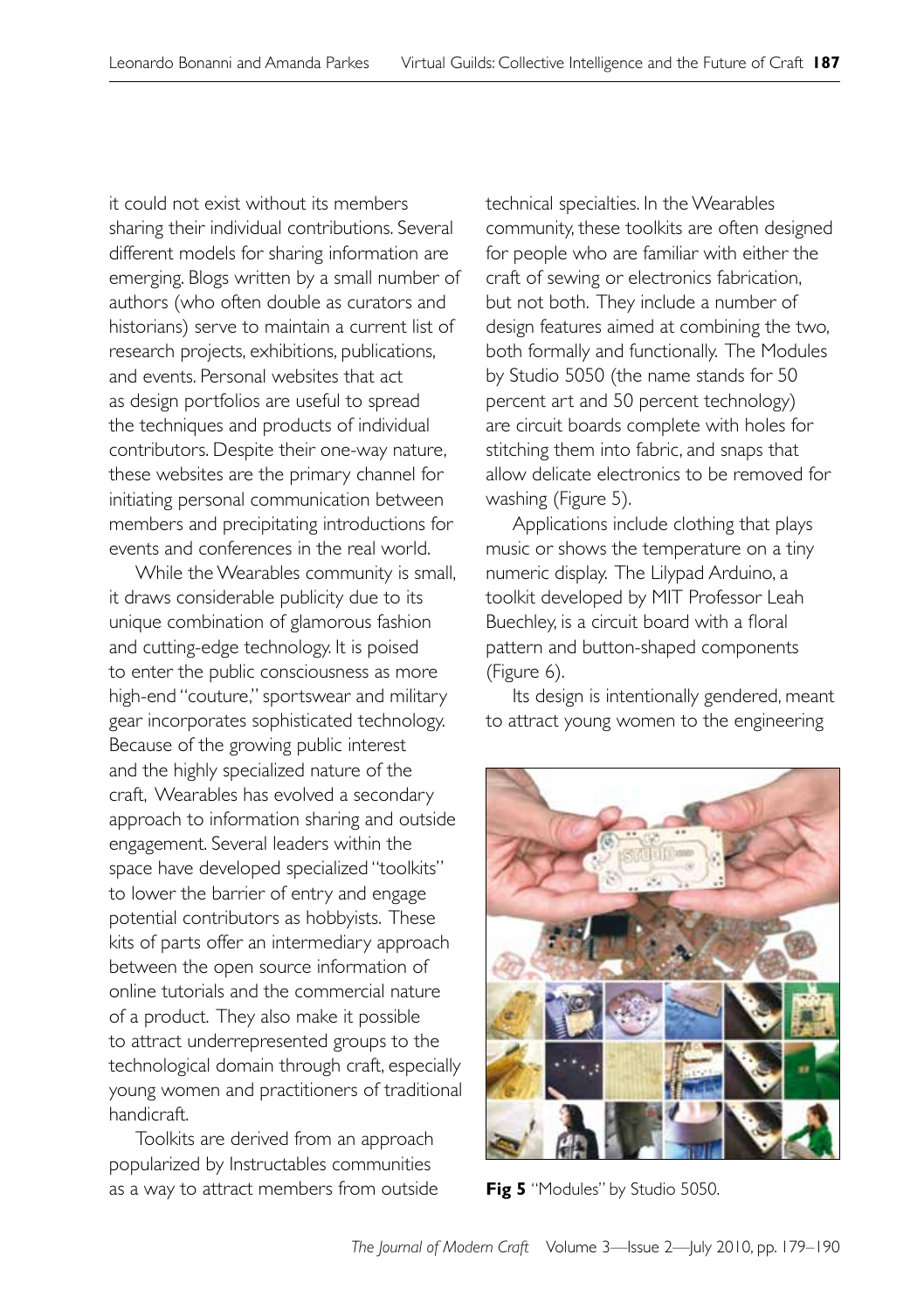

Fig 6 Arduino Lilypad Deluxe kit.

professions. It can be downloaded under the Creative Commons license. The Electropuff by International Fashion Machines is a light switch in the form of a fabric puff (Figure 7). It is available as a kit that allows the builder to customize its color and pattern.



Fig 7 ElectroPUFF Craft Kit by International **Fashion Machines** 

All three of these toolkits are the product of academic spin-offs, highlighting the dual academic/commercial nature of this virtual guild. A considerable amount of funding has become available for this type of research, in part because of the US government's interest in developing wearable technologies for soldiers. While this military research is entirely closed to the public, many companies are following the trend and supporting Wearables projects in private research laboratories like the MIT Media Lab and Concordia's Hexagram. The growing popularity of wearable technology and its absorption into mainstream engineering and design practice endangers the Virtual Guild that brought it about. Member of the Wearables community are obtaining faculty positions and starting small companies, and the research is approaching the mainstream in electrical engineering and materials science. The field risks losing its fringe contributors, however. If barriers to entry were to be erected that exclude those outside large companies and major institutions, the social role of Wearables could be sidelined.

## **Conclusion**

The collective pursuit of a distributed group of skilled fabricators is a powerful way to forge new domains and make important discoveries. But the open dialogue on which these communities are based is threatened by their very success in the commercial and academic domains. The motivations that underlie virtual guilds can be at odds with industrial pursuits, and their greatest strength-the effort dedicated to maintaining the community-is altogether lost in the commercial world.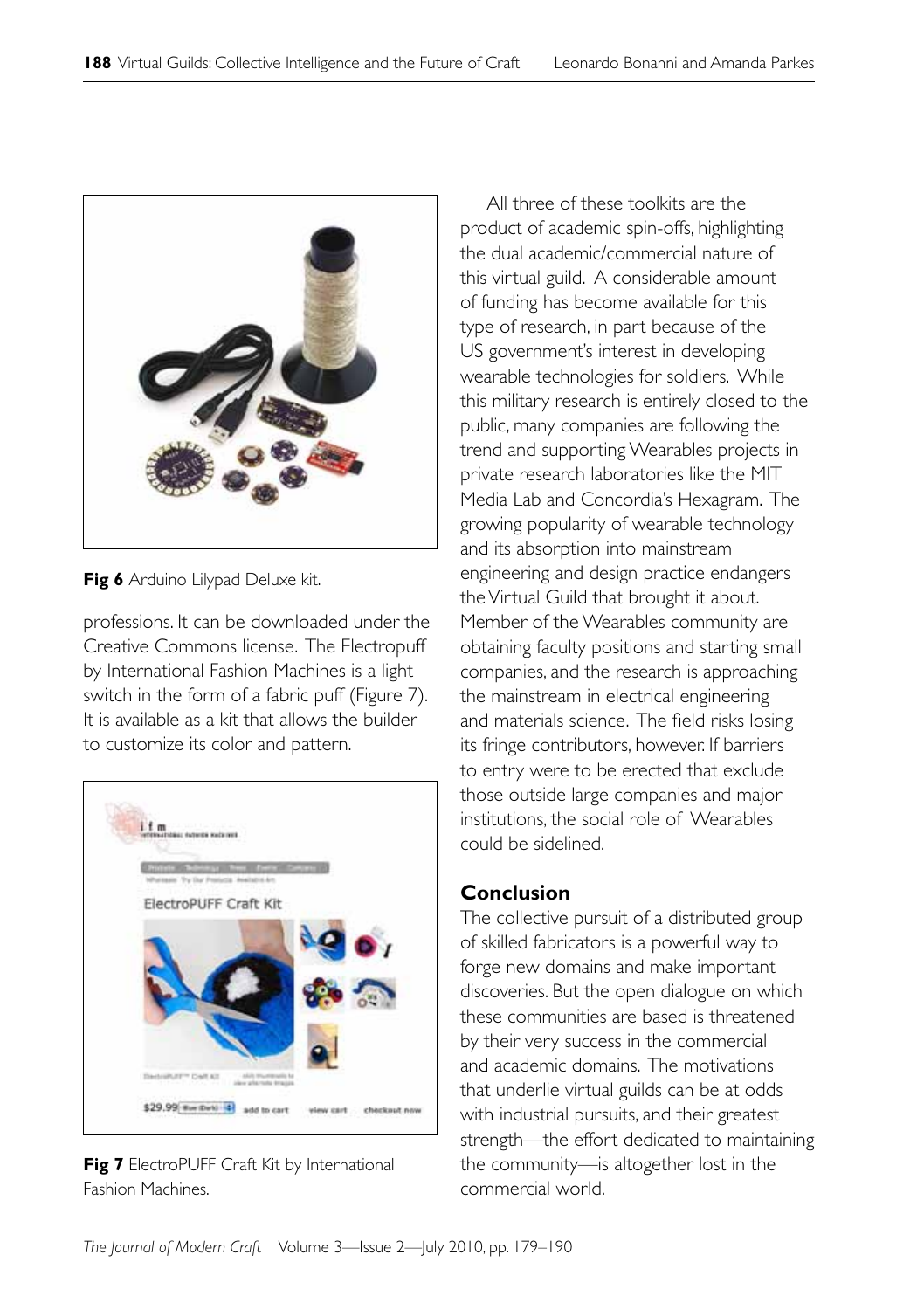In purely commercial pursuits, the practice of craft becomes endangeredeven when its preservation has commercial benefit. During the Apollo project, skilled craftspeople built a one-of-a-kind spacecraft able to reach the moon. At the end of the project, NASA abandoned the singleuse rockets of Apollo in favor of reusable spacecraft. The engineers and machinists that built the Apollo spacecraft retired, and most of their specialized knowledge was lost. In 2006, engineers working on a new rocket to Mars realized that their designs would build directly on Apollo. They had to track down surviving Apollo engineers and interview them to salvage what knowledge they could (Patton 2006). To prevent such contingencies, procedural interviews, documentation, and a series of sophisticated software packages have been implemented in the last decade as part of the growing field of Knowledge Management-the effort to preserve specialized knowledge despite constant turnover. This kind of knowledge transfer is assured by the guild structure, founded on the apprentice model.

The motivations that fund industrial efforts are insufficient when it comes to engendering the pride and social cohesion that preserves specialized craft practices. At the same time, a delicate compromise with the business sector is needed to maintain much of the infrastructure that feeds virtual guilds. Instructables and other how-to websites are for-profit businesses benefitting from access to a large audience and tie-ins with products. The Wearables community is both dependent on and threatened by commercial applications for its techniques. And unlike traditional guilds, these phenomena may be short-lived: new

technologies and standards are continually evolving that will supersede the media used to share specialized knowledge today. Photographs, videos, three-dimensional designs, circuits, and even sophisticated technical devices can be created and shared using free software housed online. Academic institutions and publications are making their content available online, with researchers and students starting to contribute their own research to the public domain. New interfaces for transmitting high-fidelity content can expand the number of domains open to collective and cross-disciplinary contributions. In the face of all this change, one thing is certain: more virtual guilds will emerge, and with them the potential to transform the technological and social landscape.

#### **Notes**

- Richard Sennett, The Craftsman (New Haven: Yale University Press, 2008).
- 2 Malcolm McCullough, Abstracting Craft: The Practiced Digital Hand (Cambridge, MA: MIT Press, 1996).
- 3 The Massively Multi-Player On-Line Role-playing Game (MMPORG) World of Warcraft refers to small groups of players coordinating to achieve a collective task as "guilds;" neither "craft" nor "guild" is used here in its traditional sense, however.
- 4 R.C. Allen, "Collective Invention," Journal of Economic Behavior and Organization 4/1 (1983):  $1 - 24$
- 5 David Hounshell, From the American System to Mass Production 1800-1932 (Baltimore: the Johns Hopkins University Press, 1984).
- 6 Peter B. Meyer, "Episodes of Collective Invention." US Bureau of Labor Statistics Working Paper No. 368, August 4, 2003. Available at SSRN: http:// ssrn.com/abstract=466880